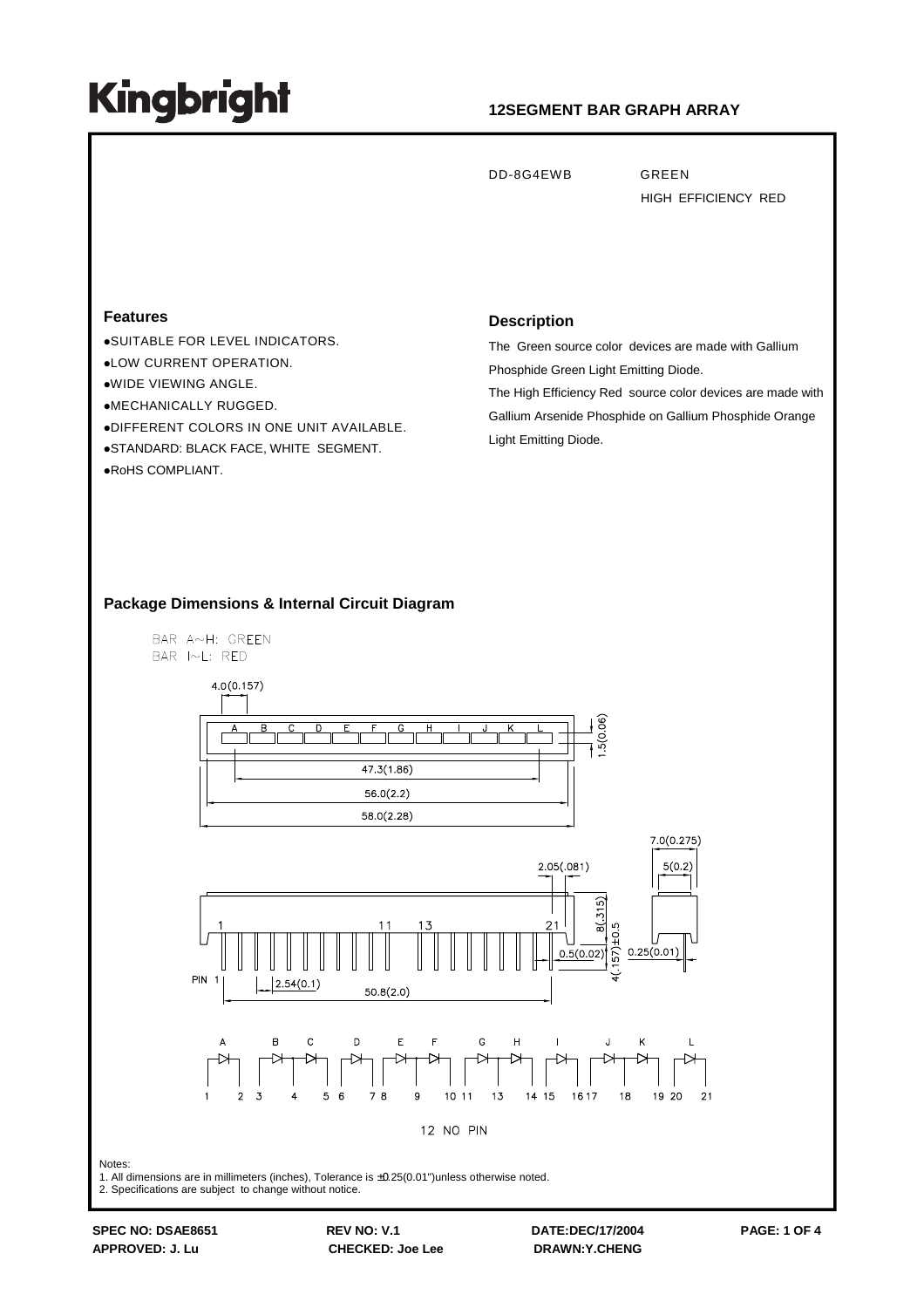| <b>Selection Guide</b> |                                 |                                 |      |      |                                             |  |  |  |  |
|------------------------|---------------------------------|---------------------------------|------|------|---------------------------------------------|--|--|--|--|
| Part No.               | <b>Dice</b>                     | Iv (ucd)<br>@ 10mA<br>Lens Type |      |      | <b>Description</b>                          |  |  |  |  |
|                        |                                 |                                 | Min. | Typ. |                                             |  |  |  |  |
| DD-8G4EWB              | GREEN (GaP)                     | <b>WHITE DIFFUSED</b>           | 1200 | 5600 | 12 Segments<br>Bargraph-Display<br>8x Green |  |  |  |  |
|                        | HIGH EFFICIENCY RED (GaAsP/GaP) |                                 | 3000 | 7700 | 4x High Efficiency Red                      |  |  |  |  |

### **Electrical / Optical Characteristics at TA=25°C**

| Symbol               | <b>Parameter</b>                        | <b>Device</b>                       | Typ.       | Max.       | <b>Units</b> | <b>Test Conditions</b> |
|----------------------|-----------------------------------------|-------------------------------------|------------|------------|--------------|------------------------|
| $\lambda$ peak       | Peak Wavelength                         | Green<br>High Efficiency Red        | 565<br>627 |            | nm           | $IF=20mA$              |
| λD                   | Dominant Wavelength                     | Green<br>High Efficiency Red        | 568<br>625 |            | nm           | $IF=20mA$              |
| $\Delta \lambda$ 1/2 | Spectral Line Half-width                | Green<br>High Efficiency Red        | 30<br>45   |            | nm           | $IF=20mA$              |
| C                    | Capacitance                             | Green<br><b>High Efficiency Red</b> | 15<br>15   |            | pF           | $VF=0V; f=1MHz$        |
| VF                   | <b>Forward Voltage</b><br>(Per Segment) | Green<br>High Efficiency Red        | 2.2<br>2.0 | 2.5<br>2.5 | V            | $IF=20mA$              |
| <b>IR</b>            | <b>Reverse Current</b><br>(Per Segment) | All                                 |            | 10         | uA           | $V_R = 5V$             |

#### **Absolute Maximum Ratings at TA=25°C**

| <b>Parameter</b>                          | Green               | <b>High Efficiency Red</b> | <b>Units</b> |  |  |  |
|-------------------------------------------|---------------------|----------------------------|--------------|--|--|--|
| Power dissipation<br>(Per Segment)        | 105                 | 105                        | mW           |  |  |  |
| DC Forward Current<br>(Per Segment)       | 25                  | 30                         | mA           |  |  |  |
| Peak Forward Current [1]<br>(Per Segment) | 140                 | 160                        | mA           |  |  |  |
| <b>Reverse Voltage</b><br>(Per Segment)   | 5                   | 5                          | V            |  |  |  |
| Operating/storage Temperature             | -40°C To $+85$ °C   |                            |              |  |  |  |
| Lead Solder Temperature [2]               | 260°C For 3 Seconds |                            |              |  |  |  |

Notes:

1. 1/10 Duty Cycle, 0.1ms Pulse Width.

2. 2mm below package base.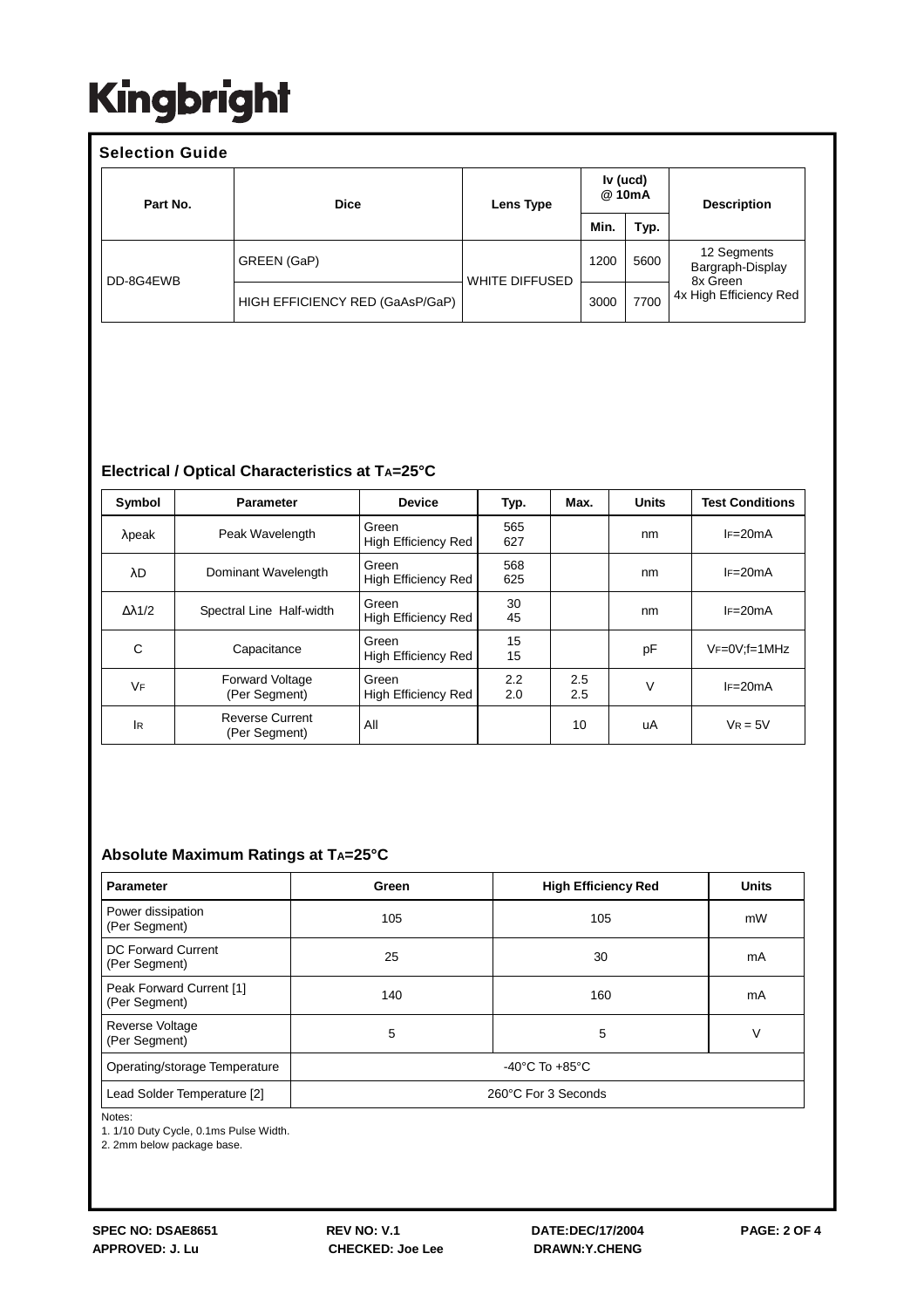